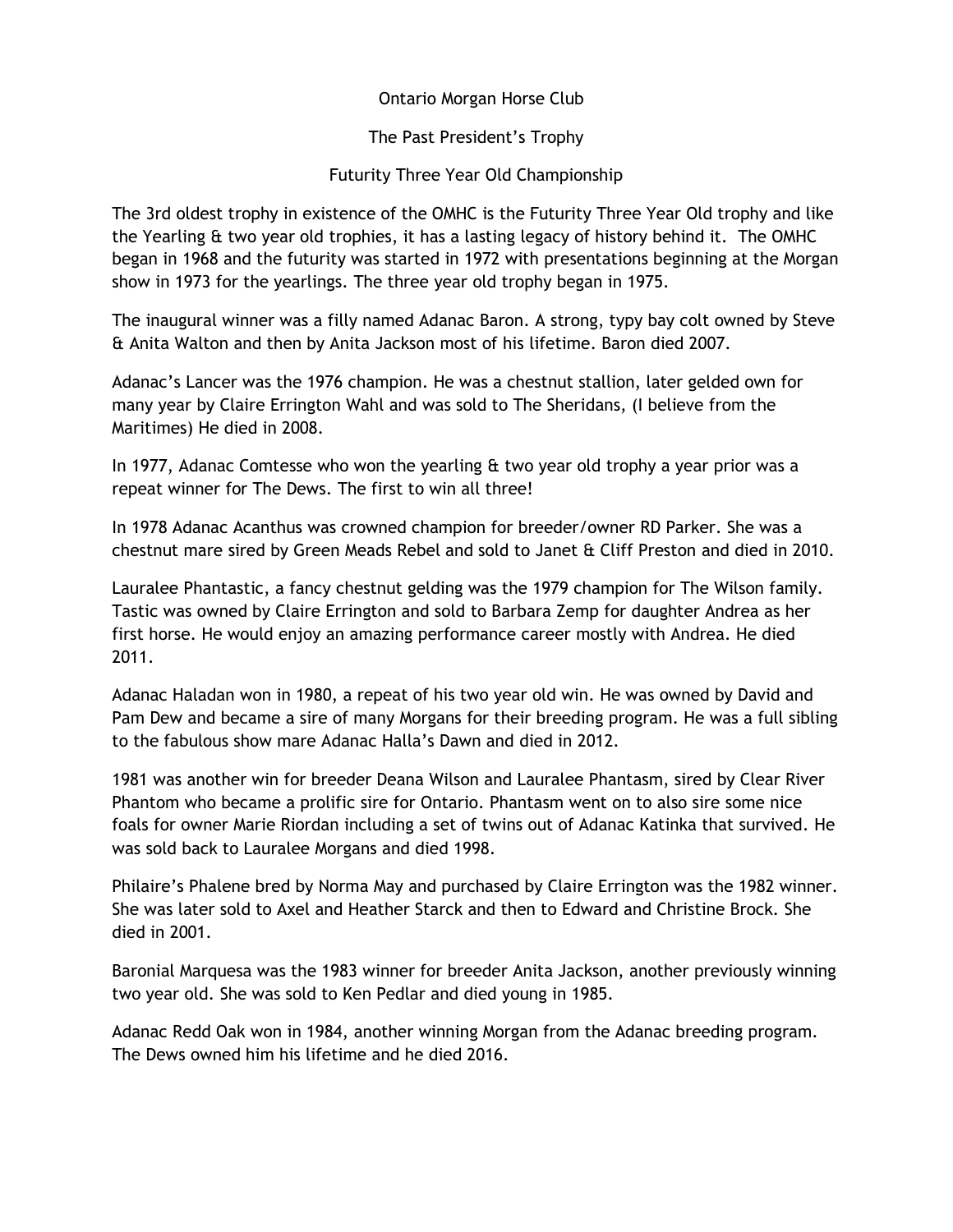1985 saw Sumicaro Beau Geste win for breeders Ron and Carmen McNulty. Also a yearling and two year old winner! Quite the accomplishment.

Baronial Radiance, a daughter of Adanac Baron and Vega Sweet Flax won in 1986 for James Aziz. She died 2018.

1987 The Joyce Family saw their first homebred foal won; Joland Ovation sired by Saddleback Sensation and out of Acoma Morningstar. He also won the 2 year old trophy. 'OV' died 2015.

Chestnut Hill Britny was our 1988 champion, another winning 2 year old. Britny is owned by Sharron Easterbrook.

Sher-Kade Tyberious bred by Sylvia Stringer was the 1989 champion and a repeat winner from the both the yearling and two year old years. 'Ty' was sold to John Beaver and lived most of his life with John. He was sold to Debra Maddigan and died in 2015.

In 1990, Malloflax Majestic bred by Tom Malloy won again (he was a two year old Champion). A son of Columar Cajun and Jazztime Holiday, he was sold to Margaret King.

1991 Malloflax Marquis bred by Tom Malloy and owned his lifetime by Tom was the winner.

Joland Kavalier was Champion in 1992, a beautiful liver chestnut colt owned by Nancy Karkoulas and sired a few foals for her under the Karisma banner. He was gelded and sold the US.

Chestnut Hill Sealect won in 1993, again a triple winner in the yearling and two year old category for owner Greg Reeves.

Malloflax Make-My-Day was the 1994 champion for Tom Mallow. He became Tom's main breeding sire (sired by Windover Samson x Avalong's Daydream) and died in 2015.

Chestnut Hill Destiny was again a shining star for Chestnut Hill Morgans and was the 1995 champion plus winning the yearling/two year old title the year before. He was sold to Holly Pierce of Manitoba.

Another Chestnut Hill horse was the 1996 champion for Jack & Kay; Chestnut Hill Specialty. Jack later gave 'Susie' to Nancy Kavanagh when he sold his farm. Susie died 2017.

No entries in 1997.

Malloflax Michaela was the 1998 champion for Tom Malloy and she was sold to Janis Promaine who owned throughout her lifetime. Michaela was also a multiple futurity winner!

1999 produced the winner Whistler's Bella Beam for Laurie Willert/Audie Ross of Whistler's Morgans. The brown mare (sired by Noel's Accolade x Beam's Finale) was sold to Shannon Watson.

SKF Reckless Rogue was the champion again in 2000. A son of Aquarian Kinsman and out of Delmaytion Bubbles, he remained a stallion for owner Tracey Bond and sired a few foals.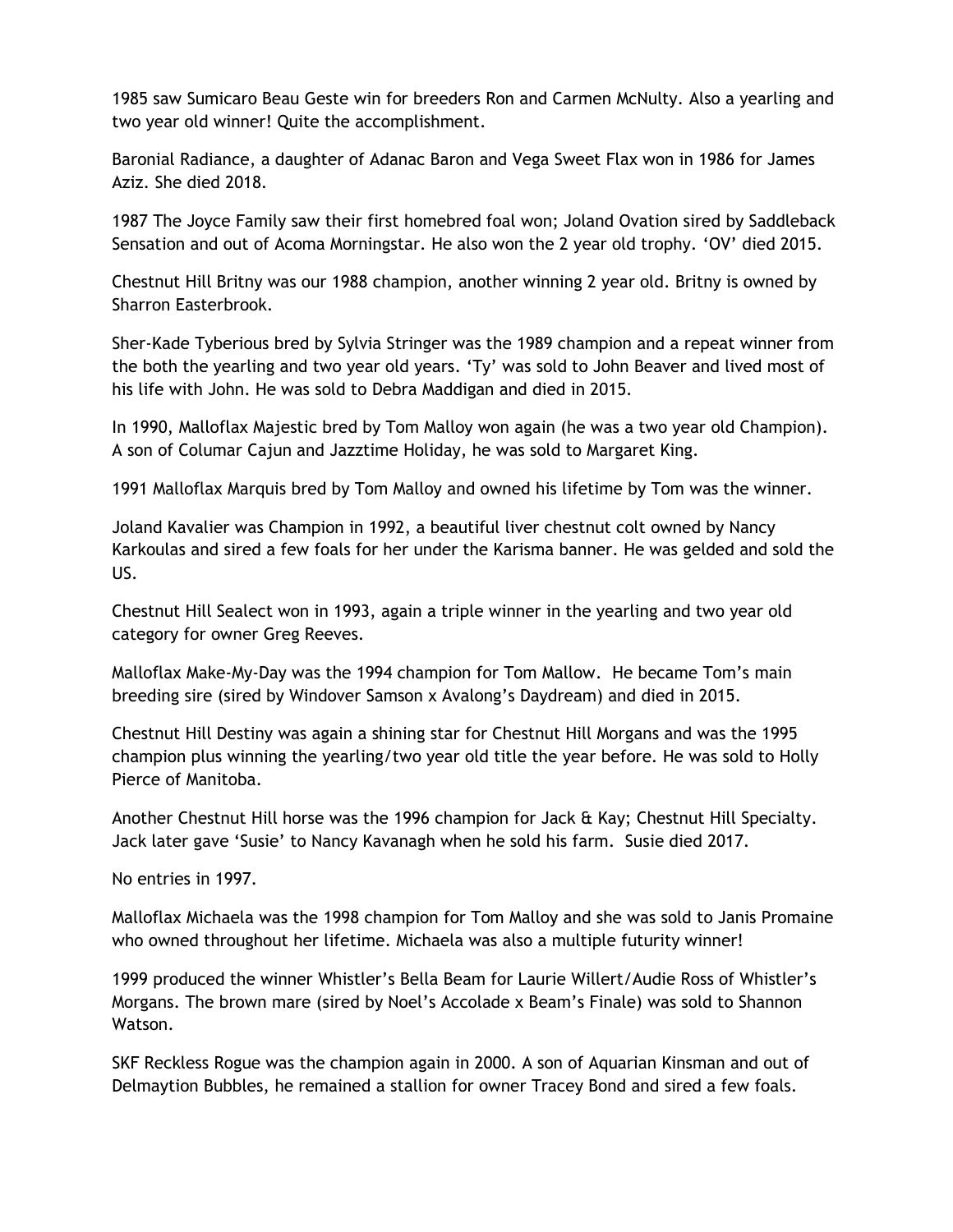No entries in 2001.

2002 saw Chestnut Hill Royal-T win again as a three year old and he also was a wonderful show horse, riding and driving to many championships. He was sold to Susan Van Dusen of Saskatchewan where he is loved very much!

In 2003, A Victory Promise won the title for breeder Helen Paine. By P.R.'s A Promise Kept and out of Chestnut Hill Samantha, he was gelded and sold Tara Dekker.

Chestnut Hill Celebrity was the repeat winner in 2004 for Jack/Kay Reeves and he was sold to Camille & Francois Guilette of Quebec.

Cyan Star Grand Marquis won in 2005 for Cyan Star Morgans. He is a son of The Corsican Bay x Saralin's Markessa and was sold to Christi Nye, her first Morgan!

In 2006, MLM Unbelievable, a really cute typy bay mare won for David and Connie Chisholm. She was the previous 2 year old winner.

P.R.'s Immortal Pegasus was the 2007 champion for Tanya Ketcheson. I believe he was sold out West to Joan Flemmer.

2008 saw the filly Chestnut Hill Right On Q win for The Reeves Family who was to be the last Morgan they bred. She was sold to Jason and Manon Pascal, MB.

In 2009, Temptation's Symphony was crowned Champion for owners/breeders John Vogels and Laurel Gould. He sadly died young in 2012.

2010 saw Cyan Star Trinity take the title again (winning as a two year old) for Brian and Nancy Kavanagh. He became a wonderful western pleasure mount for the family but especially Nancy!

No entries in 2011 or 2012 or 2014 or 2016.

Cyan Star Marrakesh (a daughter of Saralin's Markessa and sired by Up Hyre Advantage, a full sister to Cyan Star Trinity) was the champion in 2013 for breeders Brian and Nancy Kavanagh. She was owned by Sonya Robins who enjoys her on the trails.

In 2015, The Last Viking took the championship home for breeders Deana and Sherri Wilson. The Last Viking is the last son of Legacy's Viking and happily owned by Laurel Gould who moved back to Vermont.

Baronial Delta for owner/breeder Anita Jackson won in 2017. She is a concentration of Baronial blood and Serenades Gay Ethan.

LLF Chanel No. Five was the three old Champion for owner/breeder Sherri Wilson. She is a lovely bay filly sired by Cartier and out of Boogaloo Dancer.

2019 was a good year for the filly Wicklow Way Brittas Bay, and breeder and owner Lisa Kavanagh-Ross. She was the Champion three year old.